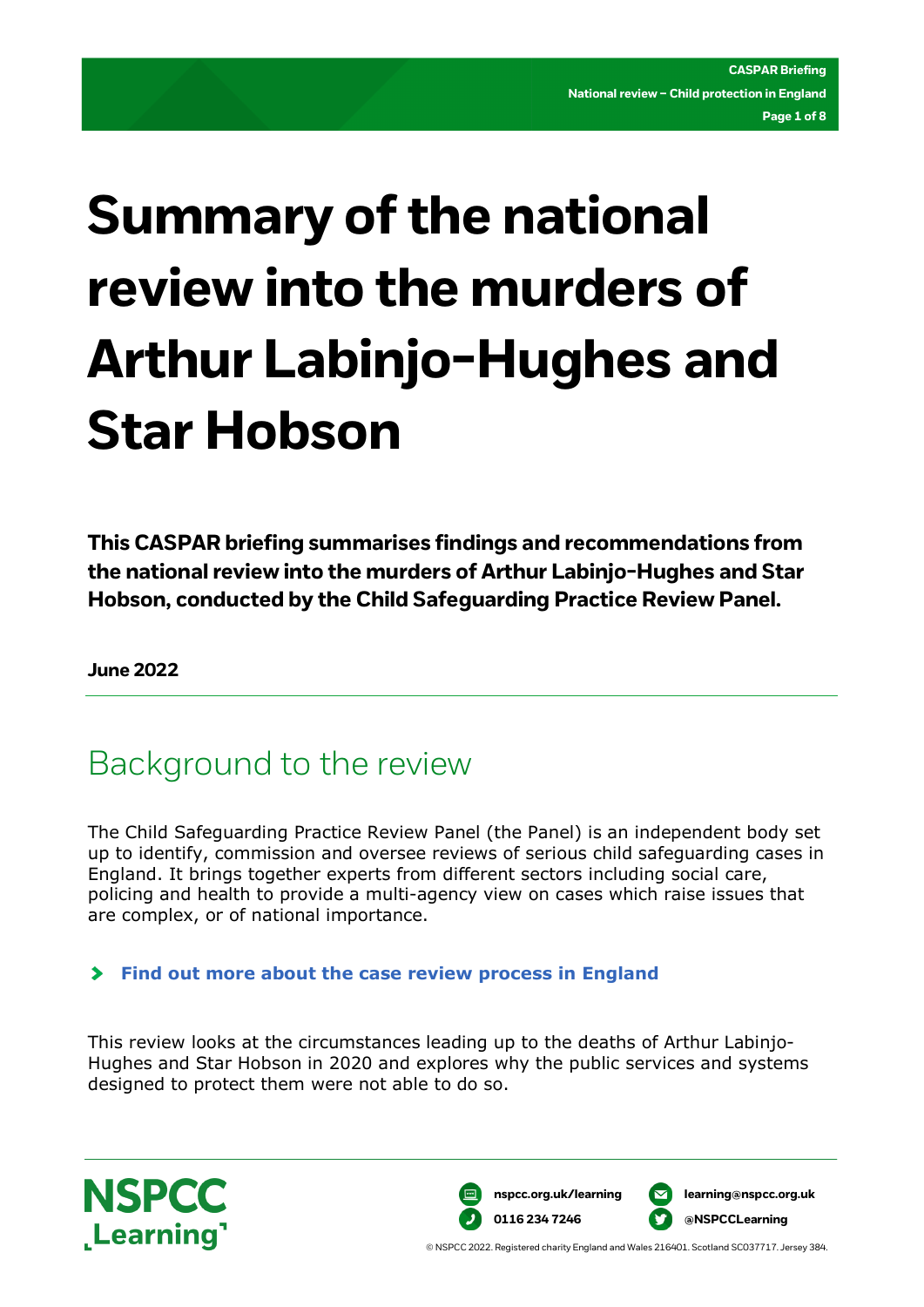Whilst undertaking the review, it was clear to the Panel that the experiences of Arthur and Star were not unusual. The review therefore considers wider issues and evidence from serious safeguarding incidents reviewed in the last three years. Based on these findings, the Panel sets out a number of local and national recommendations to improve the child protection system in England. This briefing summarises the national recommendations.

The review was initiated due to the severe level of harm experienced by Arthur, 6, and Star, 16 months, whilst public agencies were involved with their families. The Panel draws similarities between both cases.

Arthur and Star were both murdered in 2020 as a result of sustained abuse and neglect by their caregivers. Professionals and family members had previously thought their parents capable of providing good care to them. However, wider family members voiced multiple concerns and shared evidence of physical abuse with professionals prior to their deaths. There was also a history of domestic abuse in both cases.

## Key findings

#### **Core issues**

The review identifies a set of core issues that hindered professional understanding of what was happening to the children in both cases. The Panel emphasises that these are not isolated issues; they feature regularly in serious case reviews and thematic practice reviews.

- Weaknesses in information sharing and seeking within and between agencies.
- A lack of robust critical thinking and challenge within and between agencies, compounded by a failure to trigger statutory multi-agency child protection processes at key moments.
- A need for sharper specialist child protection skills and expertise, especially in relation to complex risk assessment and decision making, engaging reluctant parents, understanding the daily life of children and domestic abuse.
- Underpinning these issues is the need for leaders to have a powerful enabling impact on child protection practice, creating and protecting the organisational conditions needed to undertake this complex work.

The review also highlights two important factors currently impacting the child protection system in England:

• Multi-agency arrangements for protecting children are more fractured and fragmented than they should be.



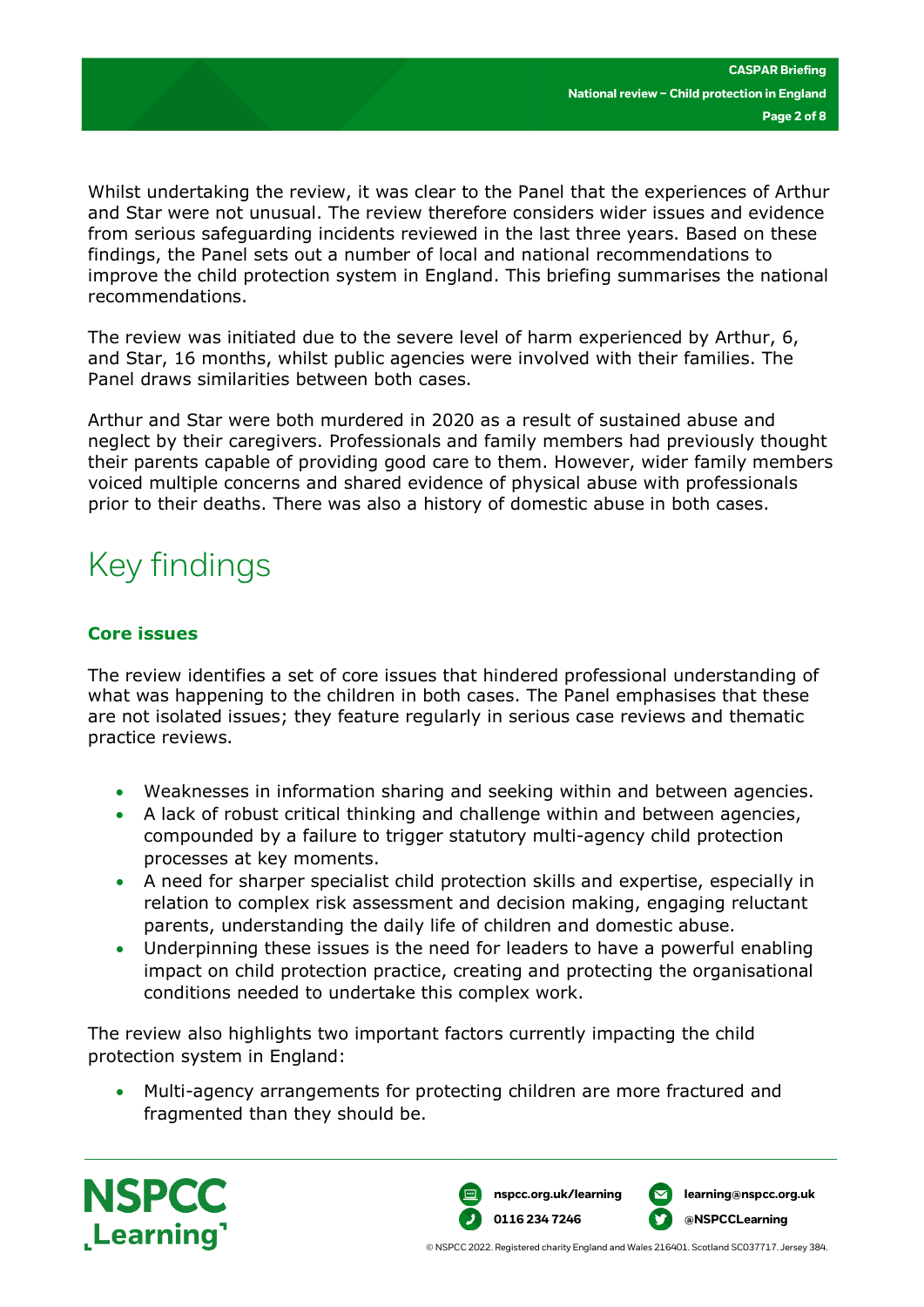• There has been insufficient attention to, and investment in, securing the specialist multi-agency expertise required for undertaking investigations and responses to significant harm from abuse and neglect.

The review then goes on to look at more detailed findings.

#### **Practice and practice knowledge**

In both cases, professionals did not have a clear understanding of what daily life was like for the children. The review identified a number of reasons for this.

- There was limited direct work with the families. For example, in Arthur's case, it was often the voice of his father that was heard by professionals rather than his own.
- There was a lack of reflection and further exploration into how the children and families presented themselves during visits.
- There were failures to talk with and listen to the views of wider family members. Different family members raised concerns about potential abuse with police and social care professionals on multiple occasions. However, despite family members knowing the children well, their voices were not heard.
- There were gaps in specialist skills around interrogating and analysing evidence; the versions of events given by parents were too readily accepted and photos provided by wider family members were not properly examined.
- In both cases, professionals were often kept at arm's length by those who were perpetrating abuse. For example, professionals were prevented from coming into contact with the child, or consent to share information was not provided.
- Practitioners' biases and assumptions impacted on how they assessed risks to the child and made decisions about their safety.
- The impact of the parents' own experiences on their ability to care for their children were not fully explored or understood.
- The risk posed by new partners was not fully considered. For example, a range of historic and current domestic abuse issues were present in both cases, but the risk posed to the child was not thoroughly explored.

#### **Systems and processes**

In both cases, a number of issues around how information was shared and used prevented professionals from building a full picture of what was happening in the child's life.

• In Arthur's case, photos of bruising received by the police were not passed to the multi-agency safeguarding hub (MASH). Also, background information



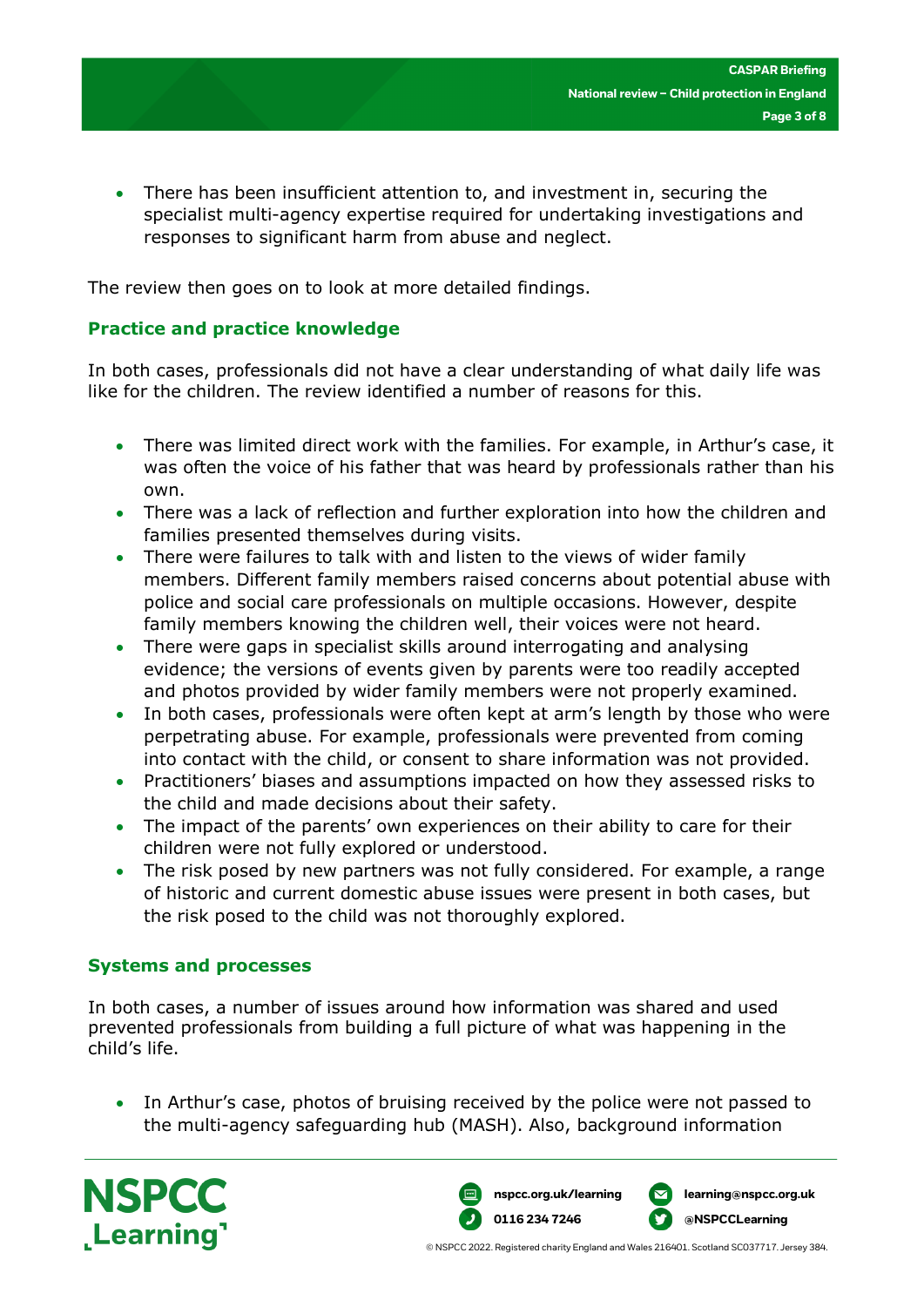relating to his father's partner, who was later found to be the main perpetrator of the abuse, was not included in a screening ahead of a home visit.

- There was limited evidence of professionals trying to unpick concerns raised by family members.
- There were limited opportunities for professionals to consider information altogether and assess risks through use of wider strategy meetings.
- Opportunities for critical thinking and challenge between agencies were missed. For example, in Star's case, practitioners did not test their findings about domestic abuse with the specialist domestic abuse service, who may have been able to provide important challenge.
- The Panel identified instances of behavioural bias (behaviours that can influence the way that evidence is perceived or interpreted) which may have impacted information sharing between agencies. For example, in Star's case, professionals tended to interpret information based on its source (wider family members who supposedly made 'malicious' referrals) rather than its substance.

#### **Leadership and culture**

The Panel identified a 'weak line of sight' between leadership and frontline practice.

- Safeguarding partners did not have a clear enough understanding of child protection practice, which impacted the delivery of frontline services and caused staffing issues to remain unresolved.
- There was an 'absence of an agreed partnership and vision' which impacted the delivery of services and therefore outcomes for children.
- Opportunities for meaningful supervision and learning were limited in both cases and were not a constant feature of professional life for social work practitioners.

#### **Wider service context**

A number of wider service issues impacted risk assessment and decision making.

#### • **Workforce development in social care.**

Acute issues with recruitment and retention of social work staff affected capacity to conduct sustained direct work with families.

• **Issues with funding levels, capacity and turnover in other services.**

Significant increases in health visiting caseloads meant that in Star's case, a pre-birth family health needs assessment was not conducted. For Arthur, limited capacity in children's mental health services may have impacted



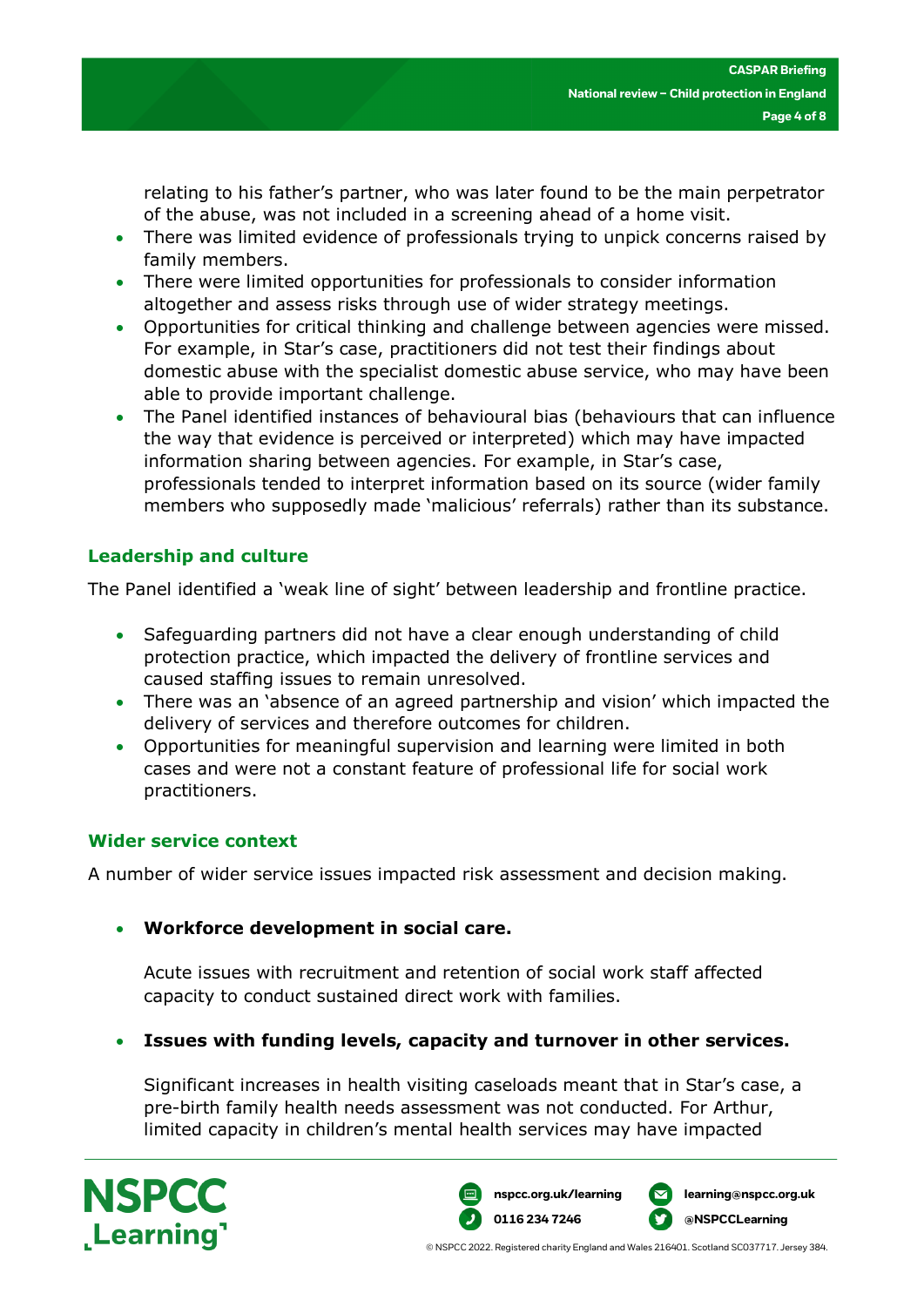responses to his emotional and mental health needs. There was also a lack of a domestic abuse commissioning strategy in place.

#### • **Wider contextual factors**

For example, the impact of the COVID-19 pandemic on child protection services affected both cases.

### National recommendations

The Panel acknowledges that, whilst there were examples of good practice, it is clear that the core issues referred to at the beginning of this briefing are not unusual and appear in multiple serious incident reviews. Despite successive reviews and inquiries, these issues continue to recur. The Panel therefore advises that its recommendations be implemented at both a local and a national level.

The Panel makes one core recommendation, and eight further, more specific recommendations.

#### **Core recommendation: develop a new approach to undertaking child protection work**

- Fully integrated, multi-agency investigation and decision making should take place throughout the entire child protection process.
- Only those with the appropriate expertise and skills should undertake child protection work.
- Leaders should be able to deliver excellent child protection responses and create the right organisational context to make this happen.

#### **1. A new expert-led, multi-agency model for child protection investigation, planning, intervention, and review**

- The development of a new operational framework for undertaking child protection investigations, including planning, delivery and review of children who are at risk of significant harm.
- The introduction of new multi-agency child protection units in every local authority, led by expert child protection social workers.
- Reformed family help services that encourage multi-agency child protection units and wider family help teams to work together.

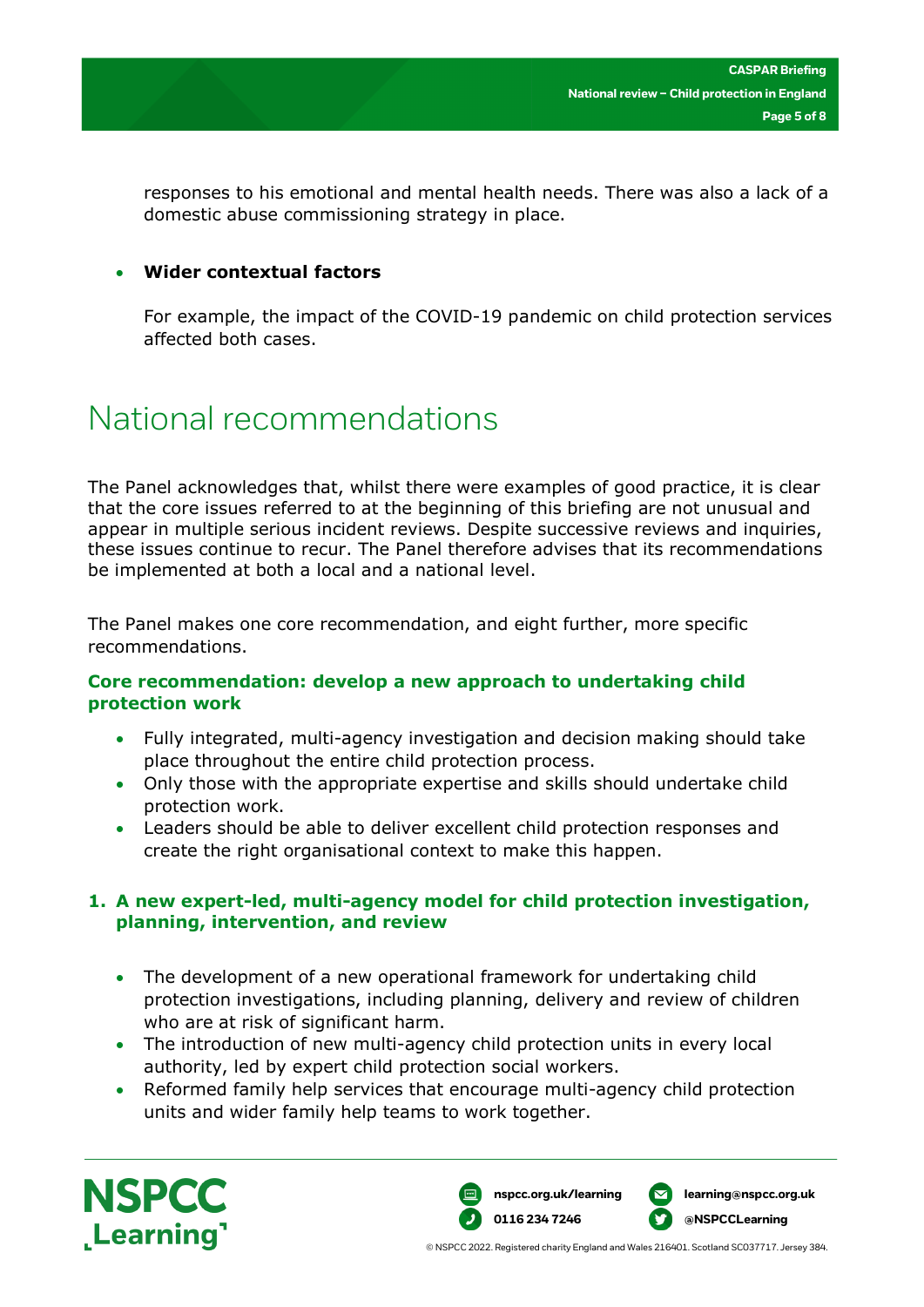• Improved quality and consistency for multi-agency safeguarding hub (MASH) models across the country.

#### **2. Establishing national multi-agency practice standards for child protection**

- Evidence-based guidance that can be followed by professionals from different backgrounds working with children and families in a child protection context.
- The public should also have access to this information so they know what to expect from the child protection process.

#### **3. Strengthening local safeguarding partners to ensure proper co- ordination and involvement of all agencies**

- Ensuring proper involvement and oversight by all agencies, particularly schools, colleges and other education providers.
- Agreeing a shared set of values, systems and processes for all involved agencies.
- Providing greater clarity on the role and function of safeguarding partners.
- Improved leadership development to support safeguarding partners.

#### **4. Changes to multi-agency inspection to better understand local performance and drive improvement**

- Multi-agency inspection should play a stronger role in ensuring all areas are held to account for their multi-agency partnership working.
- Inspectorates should firstly undertake an initial thematic review of multi-agency arrangements in a number of areas. A more integrated and comprehensive model of multi-agency inspection should then be developed and integrated into the ongoing work of each inspectorate.

#### **5. A new role for the Child Safeguarding Practice Review Panel in driving practice improvement in safeguarding partners**

• The Panel should facilitate greater sharing of learning and insights across safeguarding partners by developing a national peer support capability for safeguarding partners, which will help to disseminate learning and provide more practical, hands-on support.





© NSPCC 2022. Registered charity England and Wales 216401. Scotland SC037717. Jersey 384.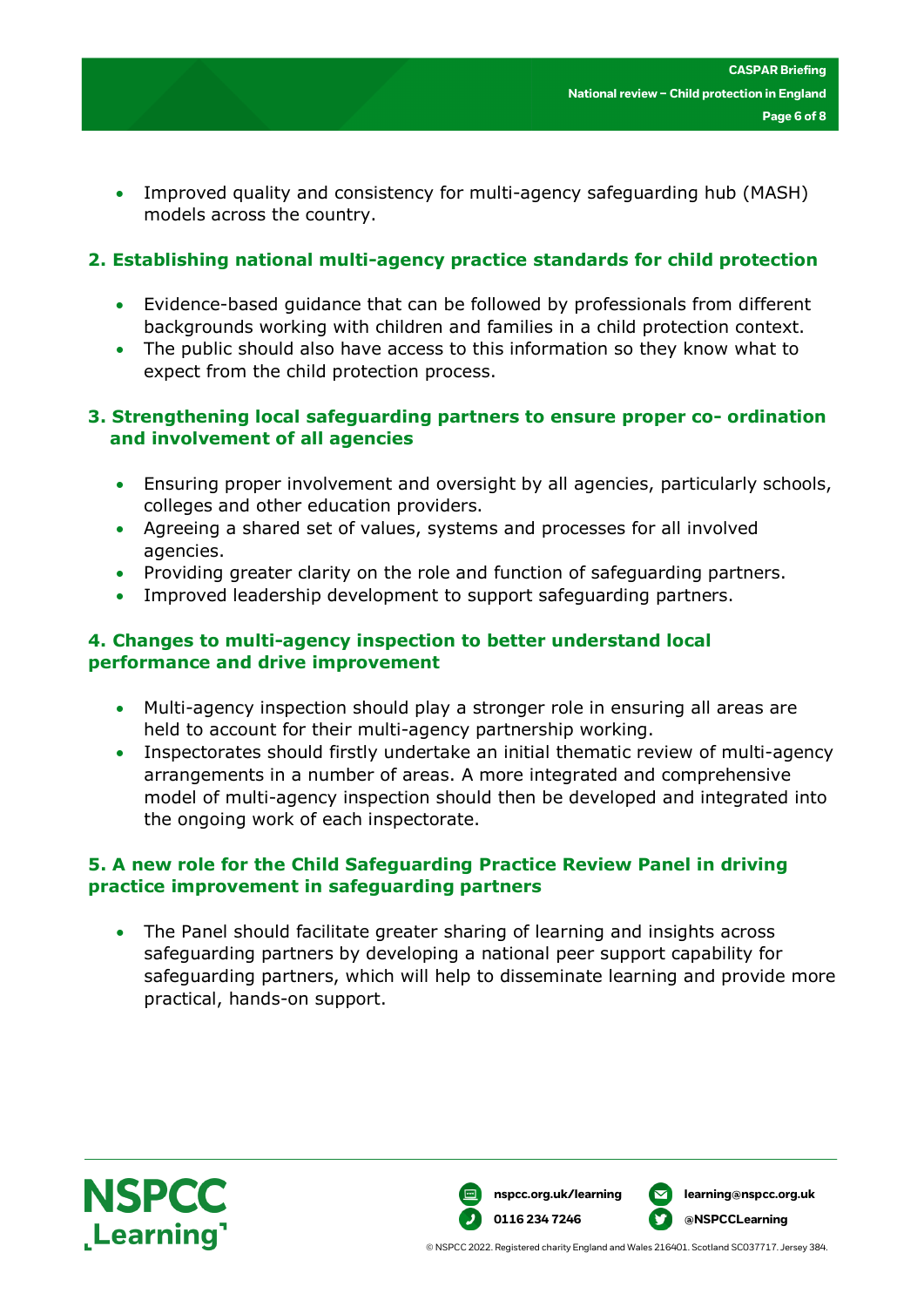#### **6. A sharper performance focus and better co-ordination of child protection policy in central government**

• Clearer, stronger leadership and support from central government departments for local multi-agency safeguarding arrangements. This should be achieved by establishing a national child protection board, bringing together all relevant central government departments, local government, the police, education, health representatives and others.

#### **7. Using the potential of data to help professionals protect children**

• The Secretary of State should convene a group of data and technological experts from a range of sectors, to look at how the use of data can be transformed to better protect children. The group should be chaired by a child protection expert and will report back on its findings at the end of each year.

#### **8. Specific practice improvements in relation to domestic abuse**

- Safeguarding partners working more effectively with and being committed to the commissioning of specialist domestic abuse services.
- Incorporating guidance around effective responses to domestic abuse into the new national child protection practice framework.
- Embedding domestic abuse training for practitioners across all safeguarding partners.

## Key messages for all safeguarding partners

The Panel outlines practice issues that should be immediately addressed by safeguarding partners.

- Robust multi-agency strategy discussions are always be held whenever it is suspected a child may be at risk of suffering significant harm.
- Sufficient resources are in place from across all agencies to allow for the necessary multi-agency engagement in child protection processes (e.g. strategy discussions, section 47 enquiries and initial child protection conferences).
- Robust information sharing arrangements and protocols are in place across the partnership.